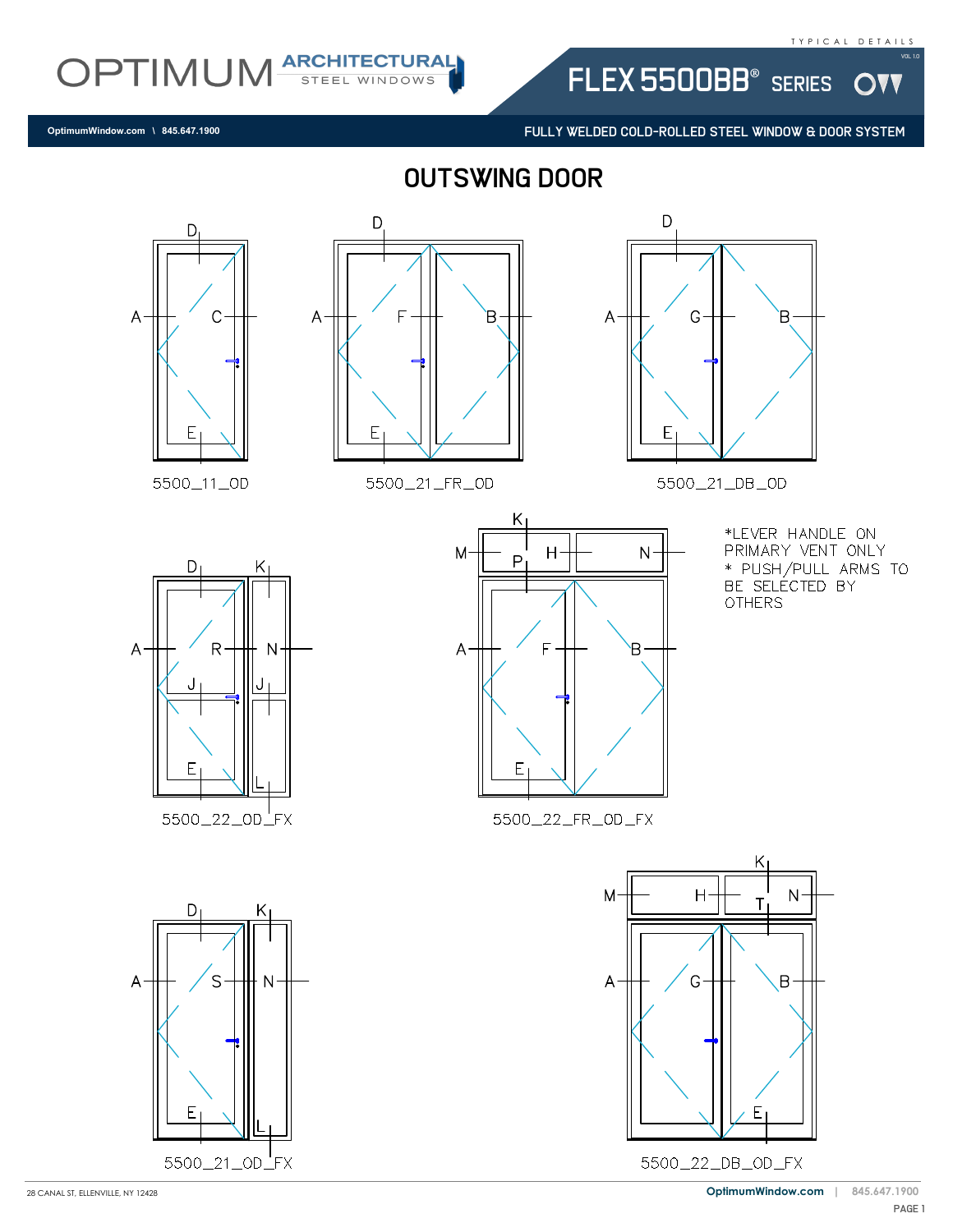FULLY WELDED COLD-ROLLED STEEL WINDOW & DOOR SYSTEM

FLEX 5500BB<sup>®</sup> SERIES

## outswing door

- 1. Snap in steel glazing bead
- 2. Snap fastener
- 3. Extruded EPDM wedge gasket (by OWM)
- 4. Glass and glazing (by others)
- 5. Silicone cap bead (by others)
- 6. Glazing tape
- 7. Weather stripping
- 8. Steel flex hinge
- 9. Stainless steel flex handle

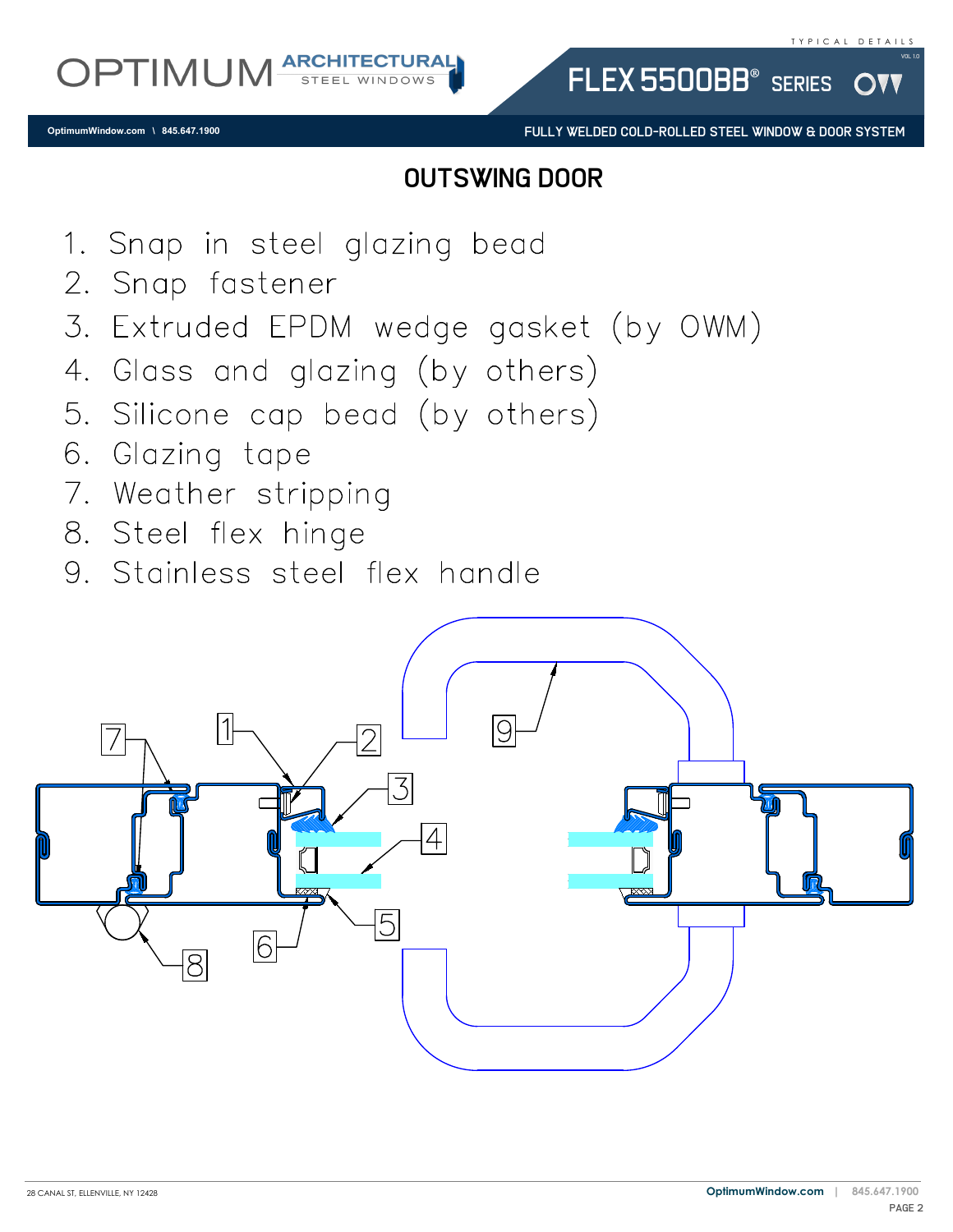W

## OPTIMUM ARCHITECTURAL

**OptimumWindow.com \ 845.647.1900**

FULLY WELDED COLD-ROLLED STEEL WINDOW & DOOR SYSTEM

FLEX 5500BB® SERIES

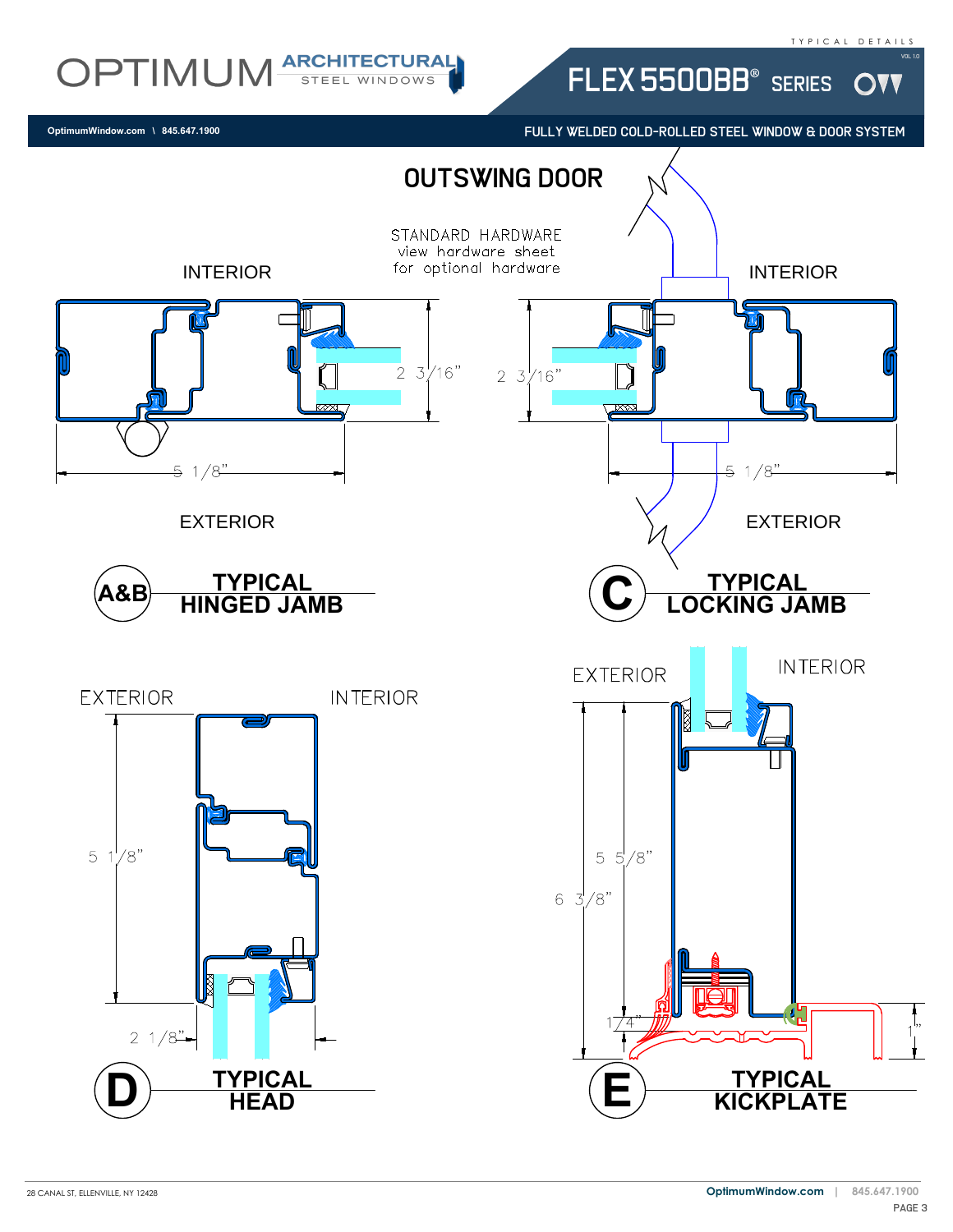W

OPTIMUM ARCHITECTURAL FLEX 5500BB® SERIES

FULLY WELDED COLD-ROLLED STEEL WINDOW & DOOR SYSTEM



28 CANAL ST, ELLENVILLE, NY 12428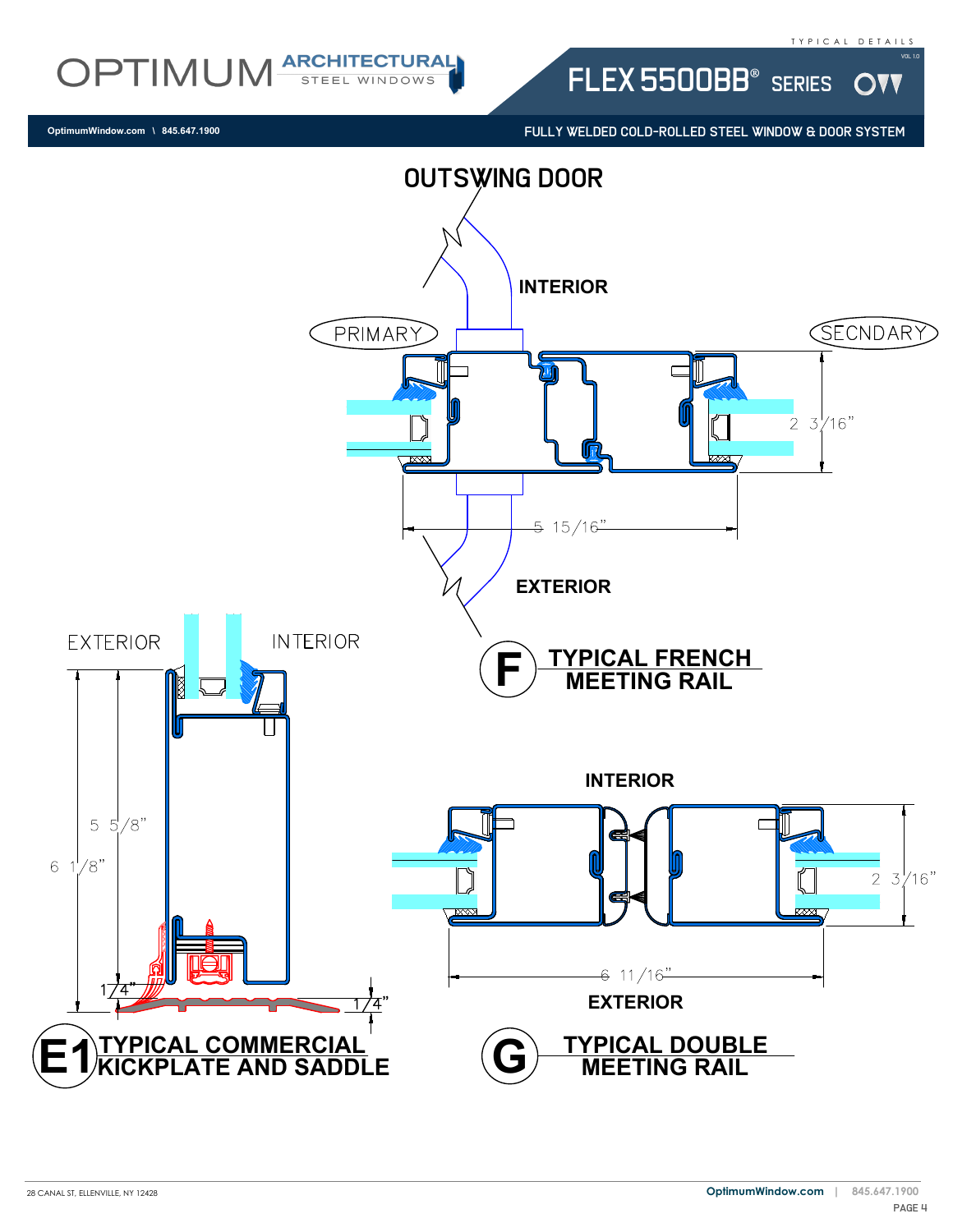**DVV** 

OPTIMUM ARCHITECTURAL

**OptimumWindow.com \ 845.647.1900**

FULLY WELDED COLD-ROLLED STEEL WINDOW & DOOR SYSTEM

FLEX 5500BB® SERIES

outswing door















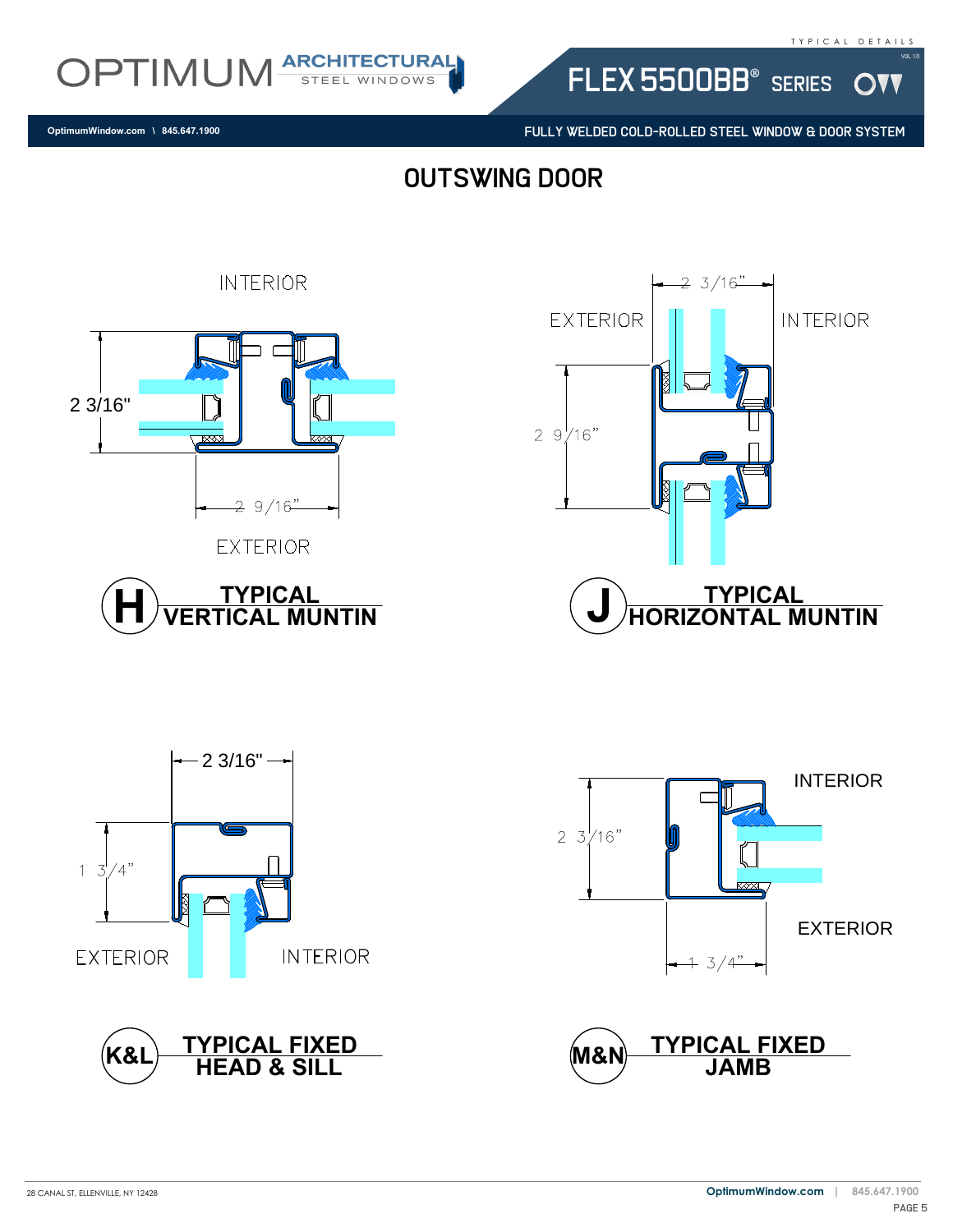**DVV** 

OPTIMUM ARCHITECTURAL

**OptimumWindow.com \ 845.647.1900**

FULLY WELDED COLD-ROLLED STEEL WINDOW & DOOR SYSTEM

FLEX 5500BB® SERIES